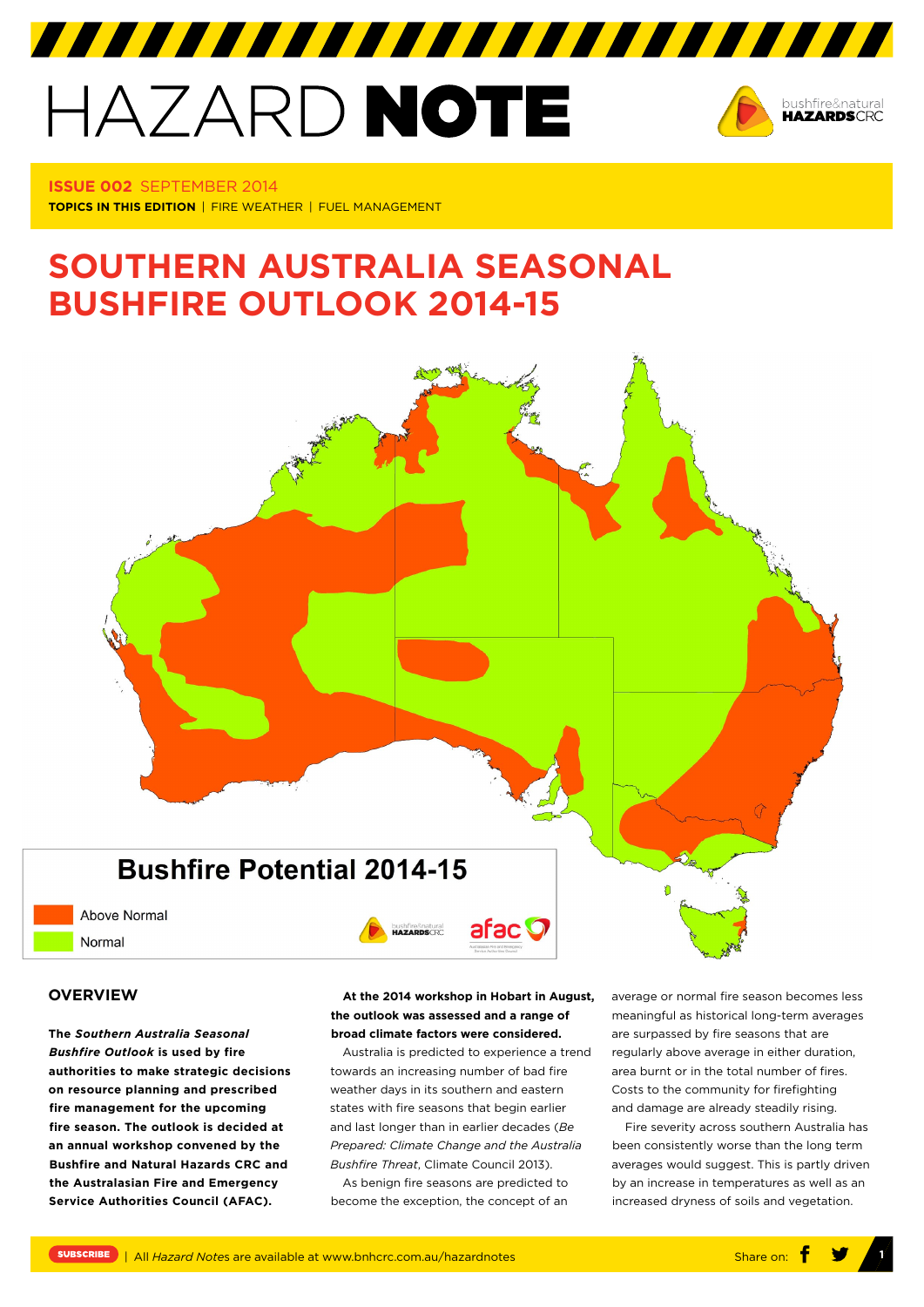

# **DEFINITIONS**

**Bushfire potential:** The chance of a fire or number of fires occurring of such size, complexity or other impact (such as biodiversity or emissions) which requires resources (from both a preemptive management and suppression capability) beyond the area in which it or they originate. Bushfire potential depends on many factors including weather and climate, fuel abundance and availability, recent fire history and firefighting resources available in an area.

In assessing the bushfire potential for any given year, it is important to take into account not only the amount of rainfall in the immediately preceding months but the longterm rainfall deficit across southern Australia.

Leading into this year, many areas have consistently received below average annual rainfall over successive years. The effect of this has been a cumulative reduction in soil moisture levels and increasingly dry forests and grasslands.

In addition to these long-term trends, other climate drivers, such as the El Niño-Southern Oscillation and the Indian Ocean Dipole, can further increase the severity and duration of the fire seasons.

Such impacts are challenging the limited resources of the fire and land management agencies and have created the situation where each fire season is demanding both in economic and human costs.

The page 1 map reveals the bushfire outlook for southern Australia through to 2015. This map has been combined with the outlook for the northern Australia bushfire season, which was released at the beginning of the northern fire season in July, to show the areas of fire potential for all of Australia in 2014-15 (see *Hazard Note 001*, July 2014).

# **Bushfire Potential**

Fire season potential depends on several factors. The volume, location and timing of rainfall in the period leading up to the fire season are critically important for estimating fuel loads and dryness. The temperature and rainfall outlooks for the next few months are crucial factors for fire behaviour.

Of particular importance are the future tendencies of Pacific sea surface temperatures associated with the El Niño-Southern Oscillation, a major driver of climate over much of Australia.



Other factors, such as the distribution of firefighting resources, previous fire activity and the amount of prescribed burning, are also considered in the analysis of fire potential.

The Southern Seasonal Bushfire Assessment Workshop was hosted by the Tasmania Fire Service in Hobart on 21 August. The workshop, supported by the Bushfire and Natural Hazards CRC and AFAC, brought together fire and land managers, climatologists and meteorologists to evaluate the upcoming season for the southern part of Australia.

The group discussed the weather, landscape conditions and cross-border implications leading into summer and determined areas that had the potential for a fire season that was above normal, normal or below normal.

Attendees included representatives of the Bushfire and Natural Hazards CRC, AFAC, the Bureau of Meteorology, Emergency Management Australia, Tasmania Fire Service, the Australian Capital Territory Emergency Service Agency, the New South Wales Rural Fire Service, South Australia's Country Fire Service, Victoria's Country Fire Authority and Department of Environment and Primary Industries, and Western Australia's Department of Parks and Wildlife and the Department of Fire and Emergency Services.

The *Southern Australia Seasonal Bushfire Outlook* and the earlier *Northern Australia Seasonal Bushfire Outlook* provide information to assist fire authorities in making strategic resource and planning decisions leading into the fire season.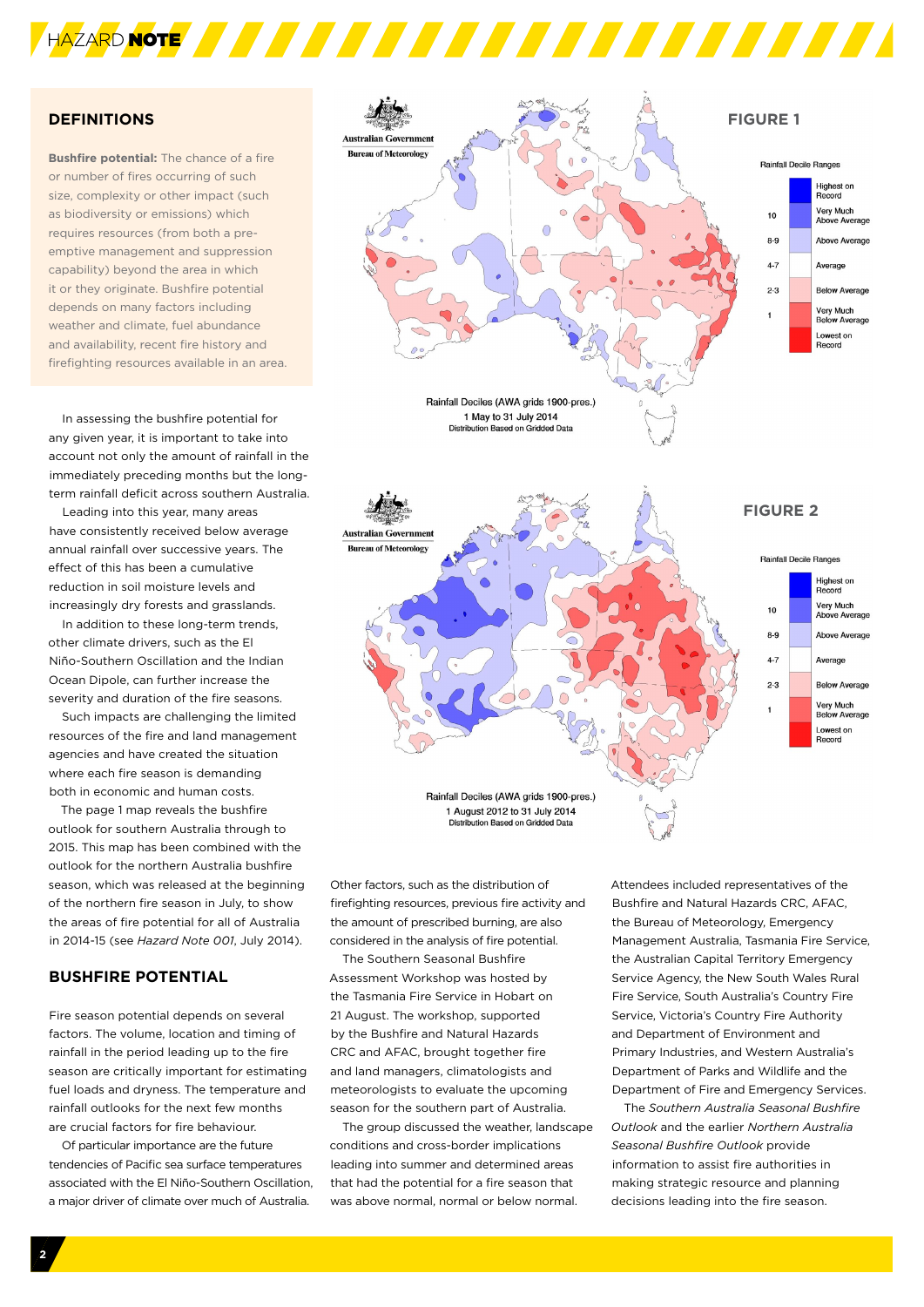# **ANTECEDENT CONDITIONS**

Rainfall since May has tended to be below average across most of Queensland, northern and eastern New South Wales, northern South Australia and much of south west Western Australia (figure 1, page 2). A particularly dry August has affected most parts of southern Australia, meaning that the extent of deficiencies will substantially expand beyond those evident at the end of July across Victoria, southern South Australia and Tasmania. On time scales of 12 to 24 months (figure 2, page 2), belowaverage rainfall has dominated almost the entirety of eastern Australia as well as the south western areas of Australia, meaning that long-term substantial deficits persist in these areas. The underlying dry conditions mean that any surface moisture will quickly decline with warmer temperatures and reduced rainfall over summer.

2013 was Australia's warmest year since comparable records began in 1910, and persistent warm conditions have continued to affect Australia during 2014 (figure 3, above). These above average temperatures have been a feature across almost the whole country, and particularly affected the eastern states in 2014, including the major eastern capital cities. This combination of underlying rainfall deficits, with persistently above average temperatures and near El Niño conditions in the Pacific, means that the antecedent conditions favour an early and above normal fire season in many areas.

# **SEASONAL CLIMATE OUTLOOK**

The past few months have seen near El Niño conditions in the Pacific, with a negative Indian Ocean Dipole (IOD); a highly unusual combination. The consensus of model forecasts from various international centres suggests that the coming months are likely to see the IOD return to neutral values. The outlook for the El Niño remains somewhat uncertain, with above average temperatures likely to continue across much of the tropical Pacific Ocean. Conditions approaching El Niño or weak El Niño conditions are the most likely scenarios.

With the El Niño-Southern Oscillation still not making the shift into El Niño territory just yet and the negative IOD returning to neutral, the seasonal climate outlook for September to November does not show a strong bias toward below average or above average rainfall over most of southern Australia. The main exception is southern NSW and



central Victoria, where a dry season is most likely (figure 4, page 4).

The outlook for temperatures in spring shows that above average temperatures are most likely across southern and eastern Australia (figure 5, page 4). Historically, El Niño has brought more frequent hot days to south eastern Australia. It is not clear whether this will occur this season. However, even without the effects of an El Niño, there will be hot days during the coming fire weather season.

## **REGIONAL SUMMARIES**

#### **ACT**

While the ACT does not have a strong signal for the severity of the coming summer, there are several reasons for expecting above normal fire potential. These include:

- • Strong grass growth into early winter.
- Forecast for above average temperatures into summer.
- A reduction in rainfall in recent months, with heavy rains falling only in adjacent central areas of NSW.

#### **NEW SOUTH WALES**

Much of NSW experienced well below average rainfall in the three months leading up to August. Temperatures have also been above average or very much above average for all of this time. This has resulted in significant drying of the heavy fuels in the forests. Reduced rainfall has also resulted in reduced growth and lower grass fuel loads through much of the west of the state.

The next three months are forecast to have average rainfall over much of the state except the southern border areas, which

are forecast to have reduced rainfall. The temperatures are forecast to remain above average for much of the state. Under these conditions the drying trend will continue and it is expected to result in above normal fire activity for the coastal table lands and central slopes of the state while the risk of significant fire in the west of the state will be normal.

#### **WESTERN AUSTRALIA**

In Western Australia, the Wheatbelt region has below average grass fuel loads as a result of average and below average rainfall totals across the region.

In the South West reduced rainfall, a long term deficit in the soil moisture and high fuel loads has led to above normal fire potential.

Conversely, across the Mid West and Desert, it is the high fuel loads as a consequene of above average rainfall totals that warrant the expectation of an above normal fire season. Rainfalls in the area has led to high fuel loads. The higher rainfall across the Nullarbor east of the Fraser Range, has also led to an above normal fire potential.

#### **SOUTH AUSTRALIA**

In South Australia the outlook conditions indicate the most likely scenario is for near normal fire potential across southern agricultural areas of the state, with parts of the North West Pastoral, West Coast, Eastern Eyre Peninsula, Lower Eyre Peninsula, Flinders and Mid North districts likely to be above normal fire potential.

All these areas of above normal fire potential have had above average rainfall in the period leading up to the fire season, resulting in above average fuel loads. The